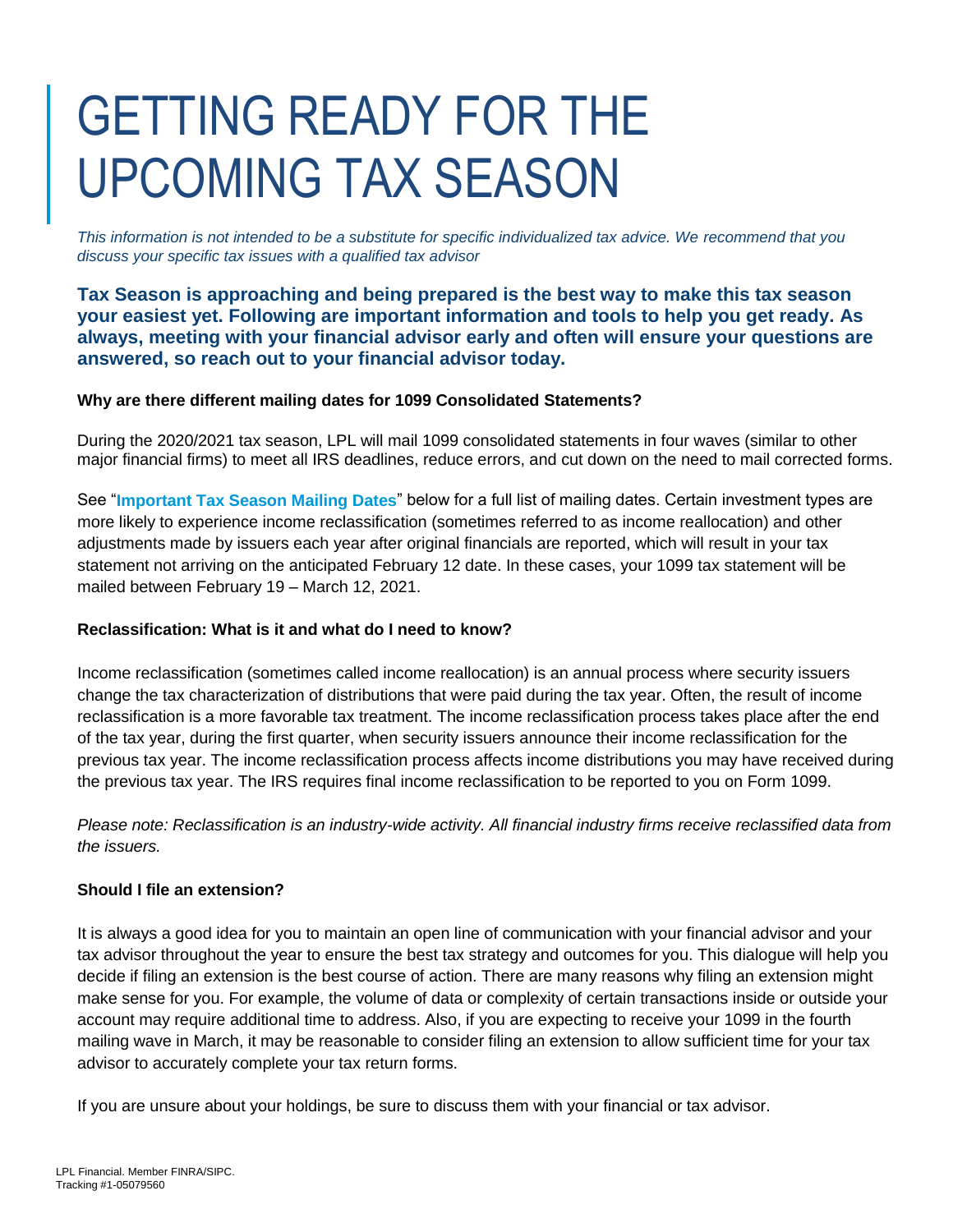## **Corrected Forms: What do I need to know if I receive a corrected tax form in the mail?**

Further delayed reporting and reclassification from security issuers can sometimes occur with our staggered mailing system, which will result in you receiving corrected 1099 forms after the referenced mailing dates. The IRS requires that a corrected form must be sent for any adjustments received from the security issuers after the original tax form is produced.

Security types most likely to reclassify are:

- Regulated investment companies (mutual funds)
- **Unit investment trusts (UITs)**
- Real estate investment trusts (REITs)
- **Widely held fixed investment trusts (WHFITs)**

There is not an IRS cutoff or deadline for providing corrected 1099 forms. If you need to file an amended tax return, it's recommended that you discuss the situation with your tax advisor prior to refiling so they can determine the best course of action based on your individual circumstances.

For more help answering tax season questions and finding additional saving opportunities, contact your financial advisor.

#### **When can I download my documents on TurboTax®?**

You will need to have an active AccountView profile to upload your tax data into TurboTax**®**. Forms will be available for download once all of the forms for your account(s) are available. We recommend you wait to download your tax forms until you have received your tax statements in the mail to compare the data and ensure the TurboTax**®** download is complete and accurate.

For technical questions, please contact Intuit TurboTax**®** or visit [http://turbotax.intuit.com/support/.](http://turbotax.intuit.com/support/)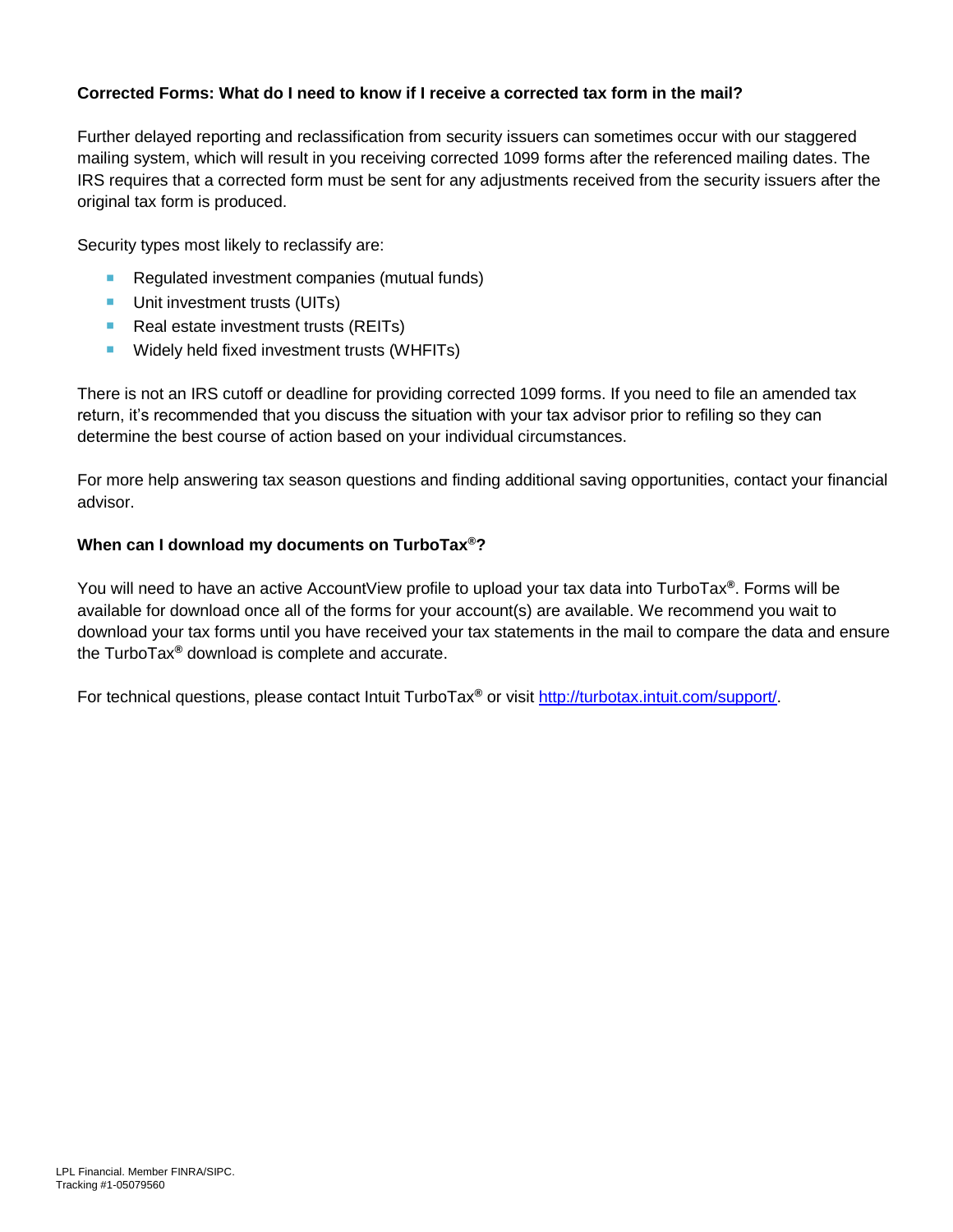### **Important Tax Season Mailing Dates**

Becoming familiar with the mailing schedule is one of the most important ways to stay organized for tax season. During the 2020 tax season, to meet all IRS deadlines, reduce errors, and reduce the need to mail corrected versions, LPL will be mailing the 1099 Consolidated Statements in four phases.

| <b>Mail Dates</b>                                                                                                                                                                                                                                                                                                                                                                                                                                                                                                     | <b>IRS Tax Form</b>                                                                                                                           | <b>Recipient Accounts</b> | <b>Purpose</b>                                                                                                                                                                                                                                                                                                                                                                                                                                                                                                                                                                                                                                                               |
|-----------------------------------------------------------------------------------------------------------------------------------------------------------------------------------------------------------------------------------------------------------------------------------------------------------------------------------------------------------------------------------------------------------------------------------------------------------------------------------------------------------------------|-----------------------------------------------------------------------------------------------------------------------------------------------|---------------------------|------------------------------------------------------------------------------------------------------------------------------------------------------------------------------------------------------------------------------------------------------------------------------------------------------------------------------------------------------------------------------------------------------------------------------------------------------------------------------------------------------------------------------------------------------------------------------------------------------------------------------------------------------------------------------|
| <b>January 22 &amp; 29</b><br>(Accounts not subject to<br>reclassification)<br>February 5, 12, 19 & 26<br>(Accounts subject to<br>reclassification)<br>February 19<br>(Preliminary 1099<br>Consolidated Tax Statement -<br>Draft Copy. Includes accounts<br>that will not receive a final<br>1099 Consolidated Tax<br>Statement until February 26<br>through March 12.)<br>March 5 & 12<br>(Accounts subject to<br>reclassification, OID/REMICs,<br>& WHFITs)<br>(Revised 1099s issued April<br>through October 2021) | 1099 Consolidated<br>1099-DIV<br>$\bullet$<br>1099-INT<br>$\bullet$<br>1099-B<br>$\bullet$<br>1099-MISC<br>$\bullet$<br>1099-OID<br>$\bullet$ | Non-Retirement            | Reports payments the<br>client received as<br>taxable dividend<br>income, capital gain<br>distributions from<br>mutual funds, gross<br>income attributable to<br>WHFITs, federally tax-<br>exempt interest, original<br>issue discount (OID) on<br>debt obligations, royalty<br>payments, sale of<br>securities (and their cost<br>basis and holding<br>period), and merger<br>considerations.<br>Notes on<br>reclassification: If the<br>client held a RIC, REIT,<br>UIT, foreign security, or<br>municipal bond funds,<br>these may be subject to<br>income reclassification<br>and will be issued later<br>in February or March<br>and could result in 1099<br>revisions. |
| January 29<br>(Revised 1099-Rs Issued<br>February through July<br>2021)                                                                                                                                                                                                                                                                                                                                                                                                                                               | 1099-R                                                                                                                                        | IRA/QRP                   | Reports distributions the<br>client received from<br><b>Individual Retirement</b><br>Arrangements (IRAs)<br>and Qualified<br><b>Retirement Plans</b><br>(QRPs). Includes direct<br>rollovers from a QRP to<br>an IRA and<br>recharacterized IRA<br>contributions.                                                                                                                                                                                                                                                                                                                                                                                                            |
| January 29                                                                                                                                                                                                                                                                                                                                                                                                                                                                                                            | $1099 - Q$                                                                                                                                    | <b>COVERDELL ESA</b>      | Reports distributions the<br>client received from<br>qualified education<br>programs under<br>sections 529 and 530.                                                                                                                                                                                                                                                                                                                                                                                                                                                                                                                                                          |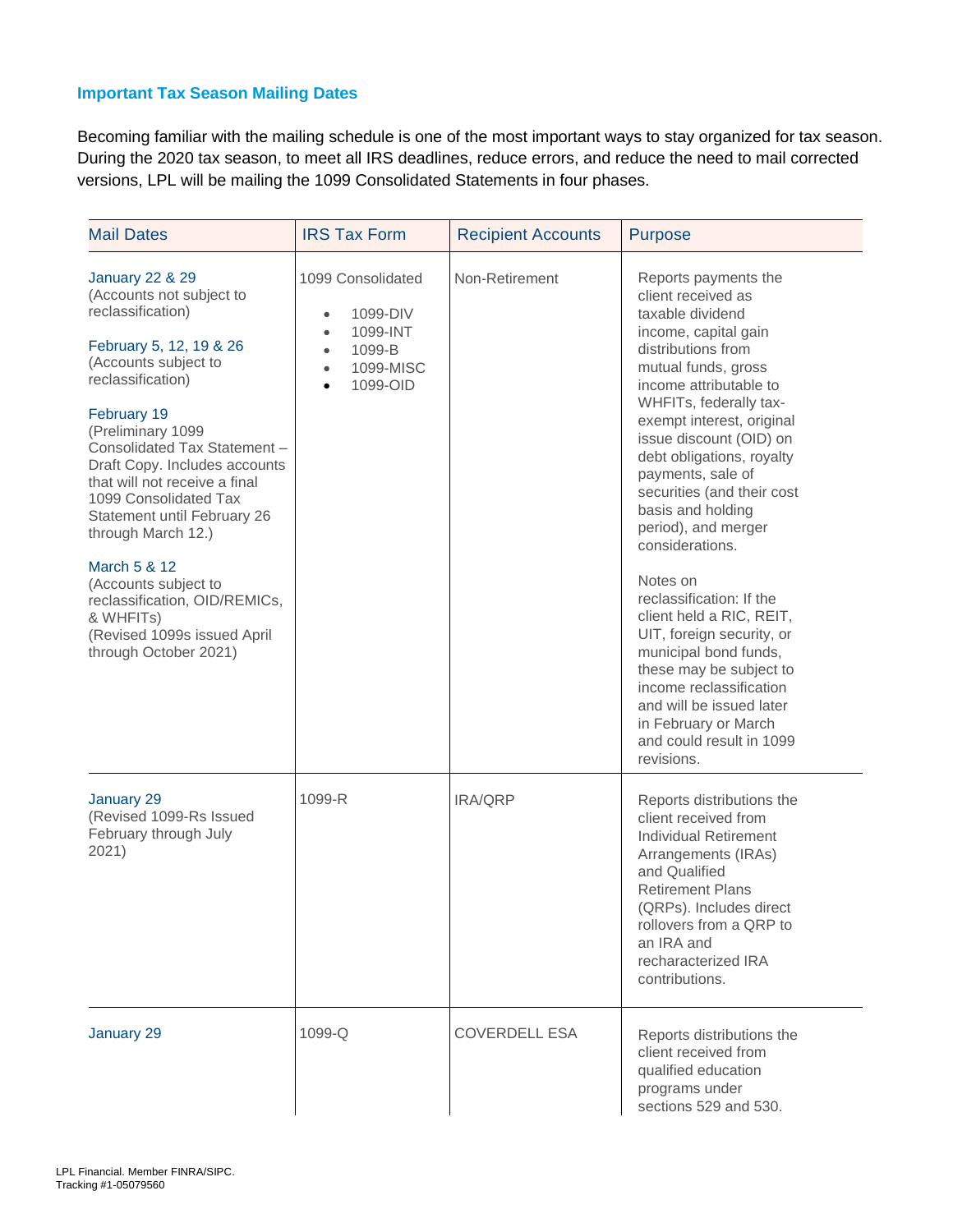| January 29<br>(Beneficiaries Only) | 5498     | <b>IRA</b>                                | The Fair Market Value<br>(FMV) that the client's<br>account was reported to<br>them on their December<br>2020 monthly<br>statement. Form 5498 is<br>provided to beneficiaries<br>who may not be the<br>recipient of the year-end<br>statement. |
|------------------------------------|----------|-------------------------------------------|------------------------------------------------------------------------------------------------------------------------------------------------------------------------------------------------------------------------------------------------|
| March 15                           | 1042-S   | Non-Resident<br>Alien/Foreign<br>Accounts | Reports dividend and<br>interest income<br>distributed, and<br>associated withholding<br>to non-resident alien<br>(NRA) or foreign<br>accounts.                                                                                                |
| March 30                           | 2439     | Non-Retirement                            | Reports the client's<br>portion of undistributed<br>long-term capital gains<br>retained by mutual<br>funds, which the client<br>can claim as a credit on<br>their tax return.                                                                  |
| April 15                           | 990-T    | <b>IRA</b>                                | Reports unrelated<br>business taxable<br>income (UBTI) earned<br>in an IRA on an<br>alternative investment<br>such as a limited<br>partnership.                                                                                                |
| April 30                           | 5498-ESA | Coverdell ESA                             | Reports contributions<br>made to a Coverdell<br>education savings<br>account (ESA)                                                                                                                                                             |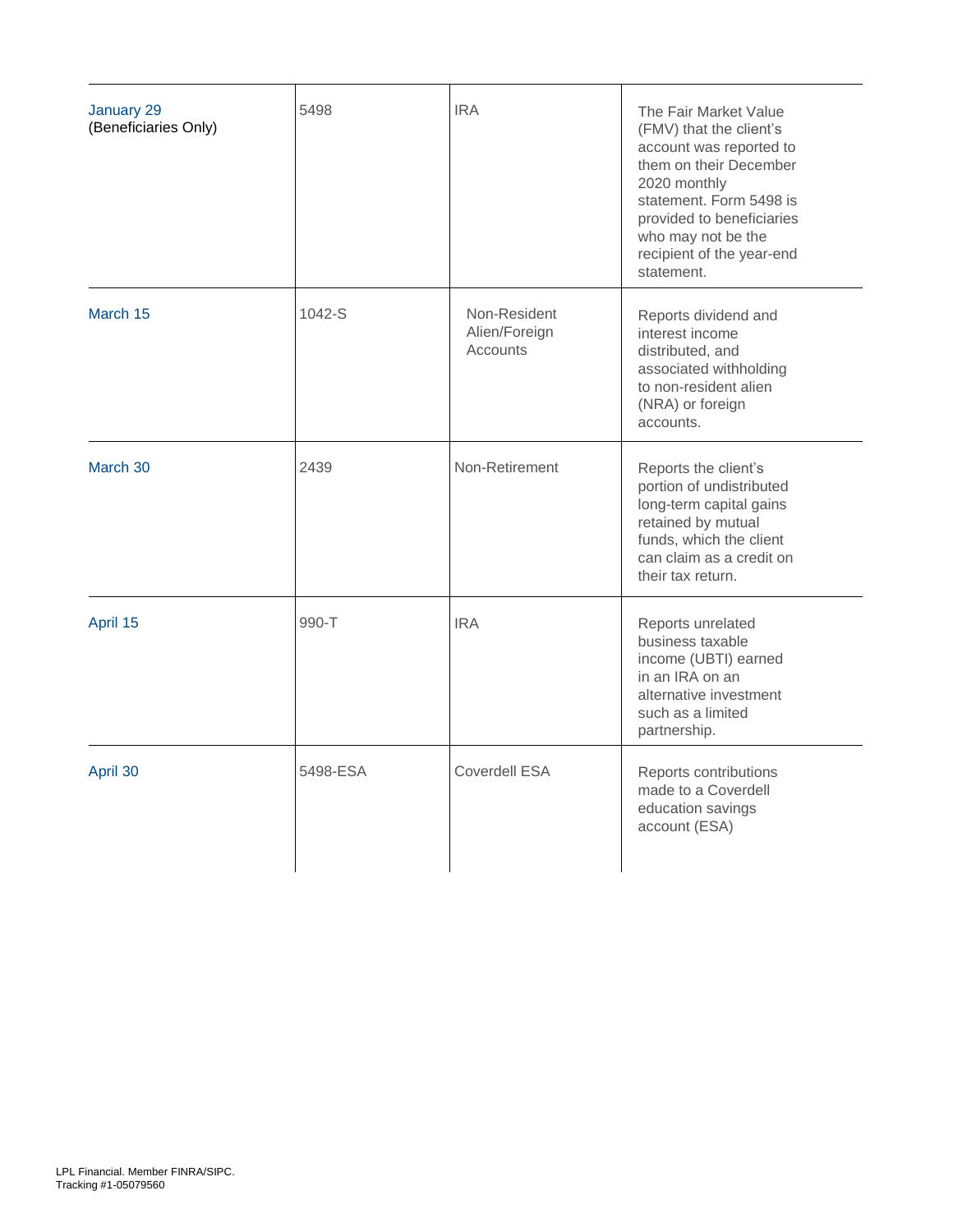|  | Roth IRA for the 2020<br>tax year from January 1,<br>2020, through April 15,<br>2021. Includes receipt<br>of direct rollovers and<br>recharacterized<br>contributions. SEP and<br>SIMPLE employer<br>contributions are<br>reported in the calendar<br>year made, not applied.<br>As required by the IRS,<br>accounts with hard-to-<br>value investments will<br>receive a 5498 tax form<br>even if they did not<br>receive a contribution.<br>Hard-to-value assets<br>are identified in box 15a<br>of the 5498 tax form.<br><b>FOR INFORMATIONAL</b><br>PURPOSES ONLY.<br>These documents are<br>not required to file the<br>client's tax return. |
|--|---------------------------------------------------------------------------------------------------------------------------------------------------------------------------------------------------------------------------------------------------------------------------------------------------------------------------------------------------------------------------------------------------------------------------------------------------------------------------------------------------------------------------------------------------------------------------------------------------------------------------------------------------|
|--|---------------------------------------------------------------------------------------------------------------------------------------------------------------------------------------------------------------------------------------------------------------------------------------------------------------------------------------------------------------------------------------------------------------------------------------------------------------------------------------------------------------------------------------------------------------------------------------------------------------------------------------------------|

Further delayed reporting and reclassification from security issuers can sometimes occur with our staggered mailing system. This may result in you receiving corrected 1099 forms after the above referenced mailing dates. Below is a list of expected correction tax form mailing dates:

| Correction Tax Form Cycles   Week Of |           |
|--------------------------------------|-----------|
| 1st Correction Run                   | March 5   |
| 2nd Correction Run                   | March 12  |
| 3rd Correction Run                   | March 19  |
| 4th Correction Run                   | March 26  |
| 5th Correction Run                   | April 2   |
| 6th Correction Run                   | April 9   |
| <b>7th Correction Run</b>            | July 9    |
| 8th Correction Run                   | October 8 |